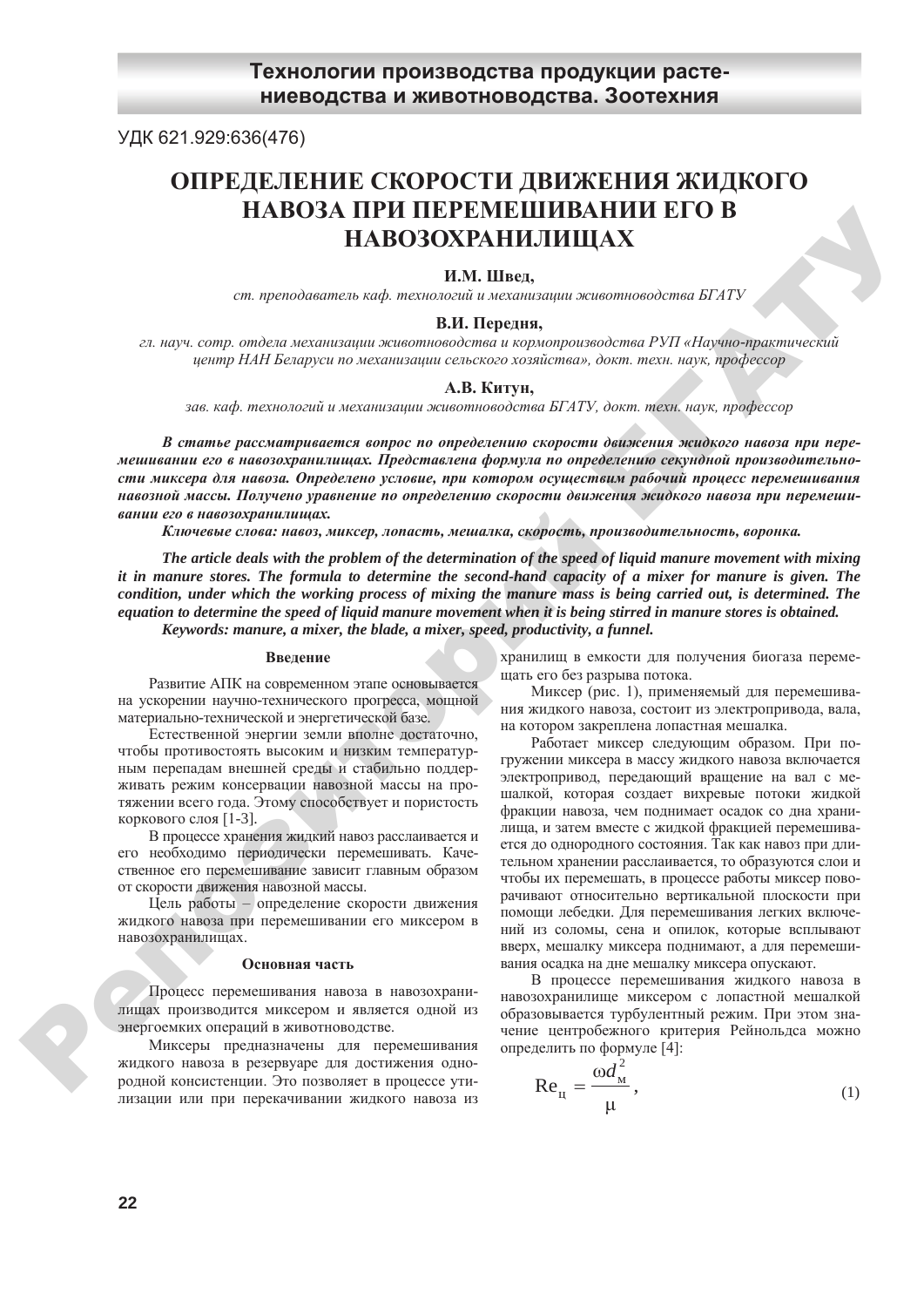



Рис. 1. Миксер для перемешивания жидкого навоза: 1 – лебедка; 2 – стойка; 3 – миксер; 4 – мешалка;  $5 - mpoc$ 

где  $d_{\text{M}}$  – диаметр мешалки, м;

ω – частота вращения вала мешалки,  $c^{-1}$ ;

 $\mu$  – кинематическая вязкость жидкого навоза, м<sup>2</sup>/с. Скорости в жидком навозе определяются следу-

ющими факторами: – внешними движущими силами, приложенными

к навозу;

– гидродинамическим сопротивлением на неподвижных поверхностях, ограничивающих поток, уравновешивающий эти силы;

- обменом энергии между соседними слоями жидкости [5].

Так как навоз к мешалке подтекает со всех сто- $_{\rm{poH,~T.e.~no~moyc\varphi epe~c~nnouqajb}$ ю  $2\pi r^2$ , то скорость  $\mu$  движения жилкого навоза на расстоянии  $l$  от мешалки определится по формуле [6, 7]:

$$
u = \frac{Q_c}{2\pi l^2},\tag{2}
$$

где  $Q_c$  – секундная производительность миксера,  $\frac{a^3}{c}$ .

При вращении мешалки, на навоз в навозохранилище воздействует движущая его сила, с осевой скоростью, принуждающей массу навоза двигаться в продольном направлении.

При хранении навоз расслаивается, что приводит к получению массы навоза с разной плотностью. Так, на дне хранилища плотность навоза будет больше, чем на верхних уровнях, а это, в свою очередь, будет увеличивать нагрузку на мешалку, тем самым снижая производительность миксера. Поэтому при расчете секундной производительности миксера необходимо учесть уровень заполнения хранилища жидким навозом и высоту расположения миксера в процессе работы.

Коэффициент заполнения хранилища *k* определится по формуле:

$$
k = \frac{h_{\rm M}}{H},\tag{3}
$$

 $\sim$  где  $h_{\text{M}}$  – высота размещения миксера при перемешивании навоза, м;

*H* – уровень жидкого навоза в навозохранилище, м.

Секундная производительность  $Q_c$ миксера с учетом коэффициента заполнения хранилища определится по формуле:

$$
Q_{\rm c} = k v S, \tag{4}
$$

где *v* – осевая скорость движения жидкого навоза, м/с;

*S* – рабочая площадь мешалки при подаче массы жидкого навоза лопастями, м<sup>2</sup>.

Осевая скорость движения массы жидкого навоза в продольном направлении определяется по формуле:

$$
v = K\omega \cos^2 \alpha, \tag{5}
$$

где  $K$  – шаг установки лопастей мешалки, м; α – угол подъема винтовой линии лопастей ме-

шалки, град. Шаг установки лопастей мешалки определяется из выражения [8]:

$$
K = \frac{\pi d_{\rm M}}{z},\tag{6}
$$

где *z* – число лопастей мешалки, шт.

Подставив выражение (6) в формулу (5), определим осевую скорость движения жидкого навоза:

$$
v = \frac{\pi d_{\mathcal{M}} \omega}{z} \cos^2 \alpha.
$$
 (7)

Производительность миксера для навоза будет зависеть от рабочей площади всех лопастей мешалки,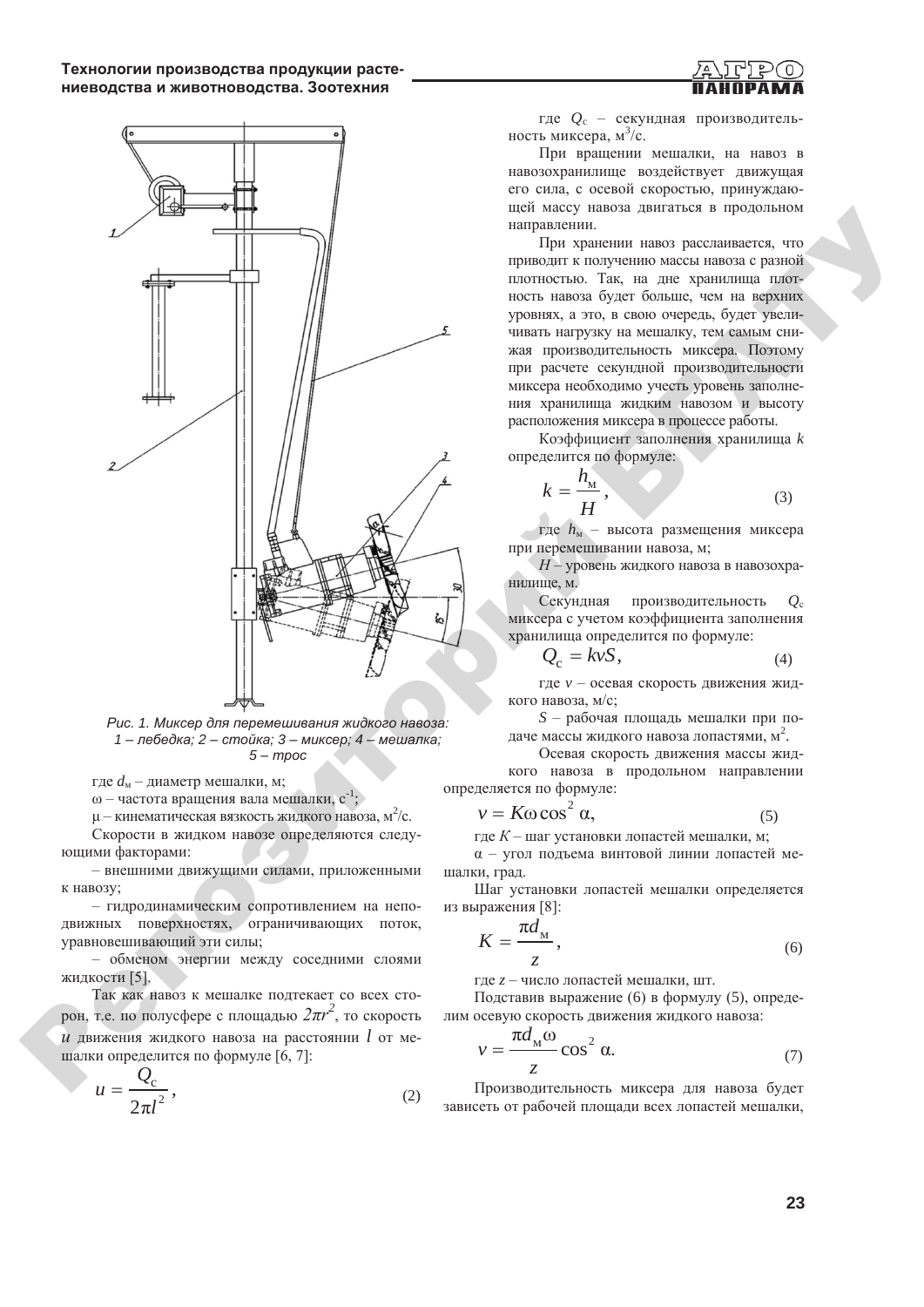

т.е., чем больше рабочая поверхность лопасти, тем больше будет и производительность. Рабочая площадь мешалки зависит от геометрического размера лопасти и их количества и определяется по формуле:

$$
S = zLB \sin \alpha, \tag{8}
$$

где *L* – длина лопасти, м;

 $B$  – ширина лопасти, м.

Для лопастных мешалок длина лопасти равна половине диаметра мешалки:

$$
L = 0, 5d_{\mathcal{M}}.\tag{9}
$$

Ширина лопасти определяется из выражения [7]: *bd*

$$
B = \frac{ba_{\rm M}}{100},\tag{10}
$$

где b – коэффициент максимальной ширины лопасти в плановой проекции, %.

Подставив выражения (9) и (10) в формулу (8), определим рабочую площадь мешалки:

$$
S = 0,005bz d_{\rm M}^2 \sin \alpha. \tag{11}
$$

Преобразуем выражение (4) для определения секундной производительности миксера, подставив полученные формулы (7) и (11):

$$
Q_{\rm c} = 0,005k b \pi d_{\rm M}^{3} \omega \sin \alpha \cos^{2} \alpha. \qquad (12)
$$

При движении навоза в хранилище, наблюдается образование воронки вследствие вращения мешалки и образования в центре ее зоны пониженного лавления, что приводит к подъему массы навоза у границ зоны перемешивания. Миксер может перемещаться по высоте хранилища, и при его работе, на верхних слоях, при низком уровне заполнения хранилища или

большой высоте размещения миксера, образовывается воронка, и тогда кромки лопастей мешалки могут обнажаться, что приводит к уменьшению захватываемой лопастями массы навоза и снижению производительности миксера в целом.

Влияние воронки не сказывается на рабочем процессе перемешивания жидкого навоза, в случае соблюдения условия, когда вершина воронки располагается выше ступицы мешалки. Для выполнения условия перемешивания, в цилиндрических навозохранилищах должно соблюдаться следующее условие:  $\mathbf{Q}^{\prime}$ 

# Технологии производства продукции расте-**НИЕВОДСТВА И ЖИВОТНОВОДСТВА. ЗООТЕХНИЯ**

$$
H \ge h_{\rm B} + h_{\rm min},\tag{13}
$$

где *H* – уровень жидкого навоза в навозохранилище, м;

 $h_{\rm a}$  – глубина воронки в навозохранилище, м;

 $h_{\text{min}}$  – минимально допустимая высота расположения мешалки на дне навозохранилища, м.

Так как лопасти мешалки миксера расположены перпендикулярно дну хранилища, то высоту размещения миксера в придонной области можно определить по формуле:

$$
h_{\rm M} = h_{\rm min} = d_{\rm M} + d_{\rm M} \sin \beta = d_{\rm M} (1 + \sin \beta), \quad (14)
$$

где  $\beta$  – угол наклона мешалки относительно горизонтальной плоскости, град.

Так как навозохранилище заполняется полностью, то при перемешивании навоза следует учесть высоту размещения миксера и угол наклона мешалки относительно горизонтальной плоскости, и тогда на верхних уровнях высота размещения миксера определится по формуле:

$$
h_{\rm M} = h_{\rm MHEC} + h_{\rm min} = h_{\rm MHEC} + d_{\rm M} \left( 1 + \sin \beta \right), \quad (15)
$$

где  $h_{\text{MHEC}}$  – высота поднятия миксера на стойке, м. Глубина воронки определяется по формуле [5]:

$$
h_{\rm B} = \frac{B(\psi_1)(\omega d_{\rm M})^2}{2g},\tag{16}
$$

 $\bar{\Gamma}$ де  $B(\Psi_1)$  – параметр глубины воронки в навозохранилище, который определяется по графику  $(pnc. 2)$  [9];

 $g$  – ускорение свободного падения, м/с<sup>2</sup>;

 $\psi$ <sup>1</sup> – параметр окружной скорости.

Подставив формулы (15) и (16) в зависимость



Рис. 2. График зависимости глубины  $\epsilon$ оронки В от параметра профиля  $\alpha$ кружной скорости  $\psi_1$